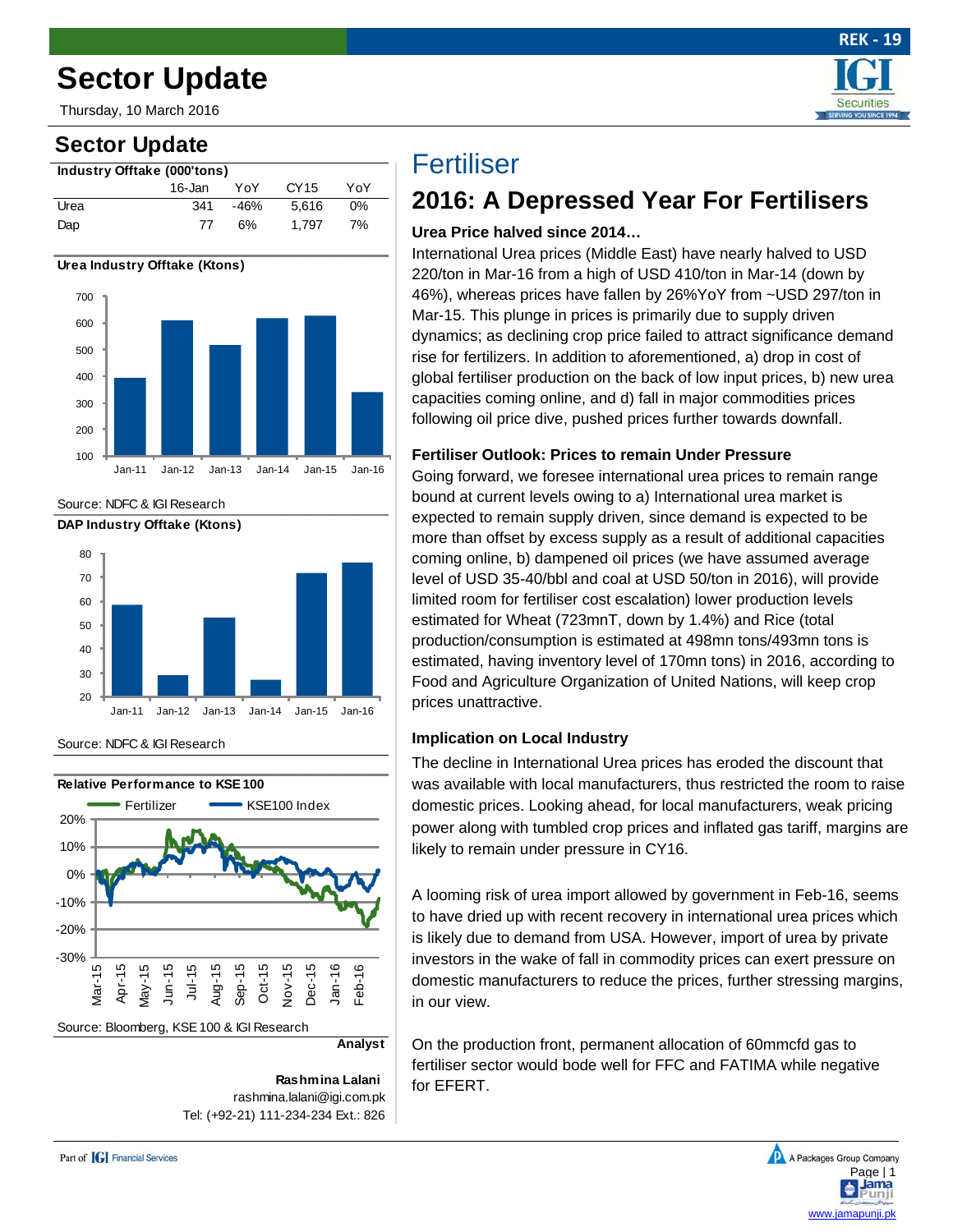

*Source: IGI Research, Bloomberg* 

#### **Fertiliser off-take – Tepid January Sales**

Urea offtake in Jan-16 declined by a substantial 46%YoY to 341k tons, which in our view is primarily on the back of higher off-take in Dec-15. FFC reported highest drop of 34%MoM to the tune of 152k tons.

Production on the other hand improved by +6%YoY in Jan-16. DAP offtake inched up by +6%YoY to 77k tons, whereas imports and production went up by +57%YoY and +11%YoY, respectively in Jan-16.

| <b>Exhibit:</b> Company wise Off take |                |          |        |       |       |        |
|---------------------------------------|----------------|----------|--------|-------|-------|--------|
| kTons                                 | $Jan-16$       | $Jan-15$ | YoY    | CY15  | CY14  | YoY    |
| <b>Industry</b>                       |                |          |        |       |       |        |
| Urea                                  | 341            | 629      | $-46%$ | 5,616 | 5,628 | 0%     |
| <b>DAP</b>                            | 77             | 72       | 6%     | 1,797 | 1,683 | 7%     |
| <b>FFC</b>                            |                |          |        |       |       |        |
| Urea                                  | 152            | 232      | $-34%$ | 2,408 | 2,370 | 2%     |
| <b>FFBL</b>                           |                |          |        |       |       |        |
| Urea                                  | 8              | 2        | 211%   | 303   | 214   | 42%    |
| <b>DAP</b>                            | 12             | 28       | $-57%$ | 748   | 709   | 6%     |
| <b>EFERT</b>                          |                |          |        |       |       |        |
| Urea                                  | 138            | 167      | $-17%$ | 1,879 | 1,820 | 3%     |
| NP & NPK                              | 2              | 5        | $-58%$ | 137   | 119   | 16%    |
| <b>DAP</b>                            | 39             | 10       | 278%   | 391   | 403   | $-3%$  |
| <b>Fatima</b>                         |                |          |        |       |       |        |
| Urea                                  | 30             | 39       | $-22%$ | 444   | 371   | 20%    |
| NP                                    | $\overline{7}$ | 36       | $-80%$ | 282   | 343   | $-18%$ |
| CAN                                   | 21             | 20       | 4%     | 351   | 426   | -18%   |
| <b>NFML</b>                           |                |          |        |       |       |        |
| Urea                                  | 12             | 187      | $-94%$ | 520   | 761   | $-32%$ |
| Source: NFDC & IGI Research           |                |          |        |       |       |        |

Part of **[G]** Financial Services



www.jamapunji.pk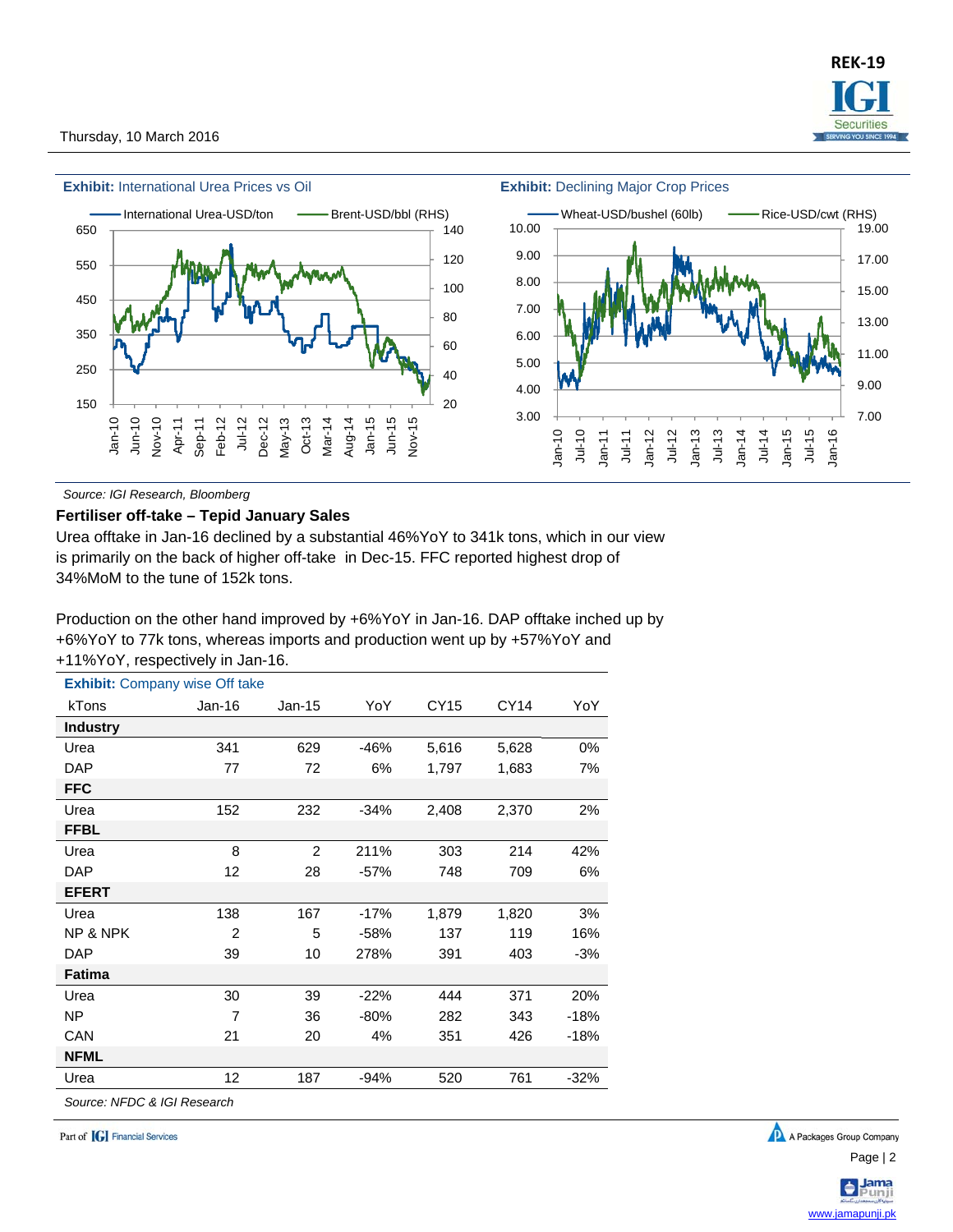## **Fauji Fertiliser Company Limited (FFC)**

#### **Profitability declined by 8%YoY to PKR 13.18/share**

Fauji Fertiliser Company (FFC) posted profitability of PKR 17bn (EPS PKR 13.18) in CY15, depicting a decline of 8%YoY, primarily due to a) gas tariff hike in Sept-15 tearing down margin by 12%QoQ to 27% in 4QCY15, b) lower crop prices and weak farm economies resulting in subdued pricing power, and c) 74%YoY higher financial cost in CY15 since company had to borrow post GIDC expense 2QCY15.

#### **To be an Under-Dog**

Going forward, we expect company to remain under the grip of lower urea prices, resulting in depressed earnings and margins. Company's borrowings to the tune of PKR 38bn in CY15 versus PKR 16bn last year, would likely result in higher financial cost leading to inclined profitability. Other income from FFBL is anticipated to witness curtailment on back of further investments expected in Noon Pak, however higher dividends from AKBL and FCCL might provide some respite to earnings. Future dividends from Fauji Fresh and Freeze (FFF), which started operation from Jan-16 and FFC Energy Limited (payout dependent upon financial covenants) will provide boost to earnings in the years ahead. Although allocation of 34mmcfd gas can be positive for the company if the production can be increased from current 121% utilization level.

| <b>Exhibit: Financial Highlights-FFC</b> |             |             |       |        |        |        |
|------------------------------------------|-------------|-------------|-------|--------|--------|--------|
| PKR mn                                   | <b>CY15</b> | <b>CY14</b> | YoY   | 4QCY15 | 4QCY14 | YoY    |
| <b>Net Sales</b>                         | 84,831      | 81,240      | 4%    | 30,537 | 26,201 | 17%    |
| Cost                                     | 55,949      | 50,137      | 12%   | 22,290 | 16,878 | 32%    |
| Gross Profit                             | 28,882      | 31,103      | -7%   | 8,248  | 9,323  | $-12%$ |
| Dist. Expense                            | 6,814       | 6,432       | 6%    | 1,835  | 1,821  | 1%     |
| Opt. income                              | 6,194       | 4,721       | 31%   | 1,826  | 1,232  | 48%    |
| Other Expenses                           | 2,285       | 2,303       | $-1%$ | 643    | 672    | $-4%$  |
| EBIT                                     | 25,978      | 27,090      | $-4%$ | 7,595  | 8,062  | $-6%$  |
| Interest Expense                         | 1,475       | 849         | 74%   | 512    | 243    | 111%   |
| PBT                                      | 24,503      | 26,241      | $-7%$ | 7,083  | 7,819  | $-9%$  |
| Tax                                      | 7,737       | 8,070       | $-4%$ | 2,263  | 2,610  | $-13%$ |
| PAT                                      | 16,766      | 18,171      | -8%   | 4,820  | 5,209  | $-7%$  |
| <b>EPS</b>                               | 13.18       | 14.28       |       | 3.79   | 4.09   |        |
| <b>DPS</b>                               | 11.86       | 13.65       |       | 3.42   | 3.50   |        |
| <b>Key Ratios</b>                        |             |             |       |        |        |        |
| Gross Margin                             | 34%         | 38%         |       | 27%    | 36%    |        |
| Net Margin                               | 20%         | 22%         |       | 16%    | 20%    |        |
| <b>Effective Tax Rate</b>                | 32%         | 31%         |       | 32%    | 33%    |        |

*Source: IGI Research, Company Financials*



www.jamapunji.pk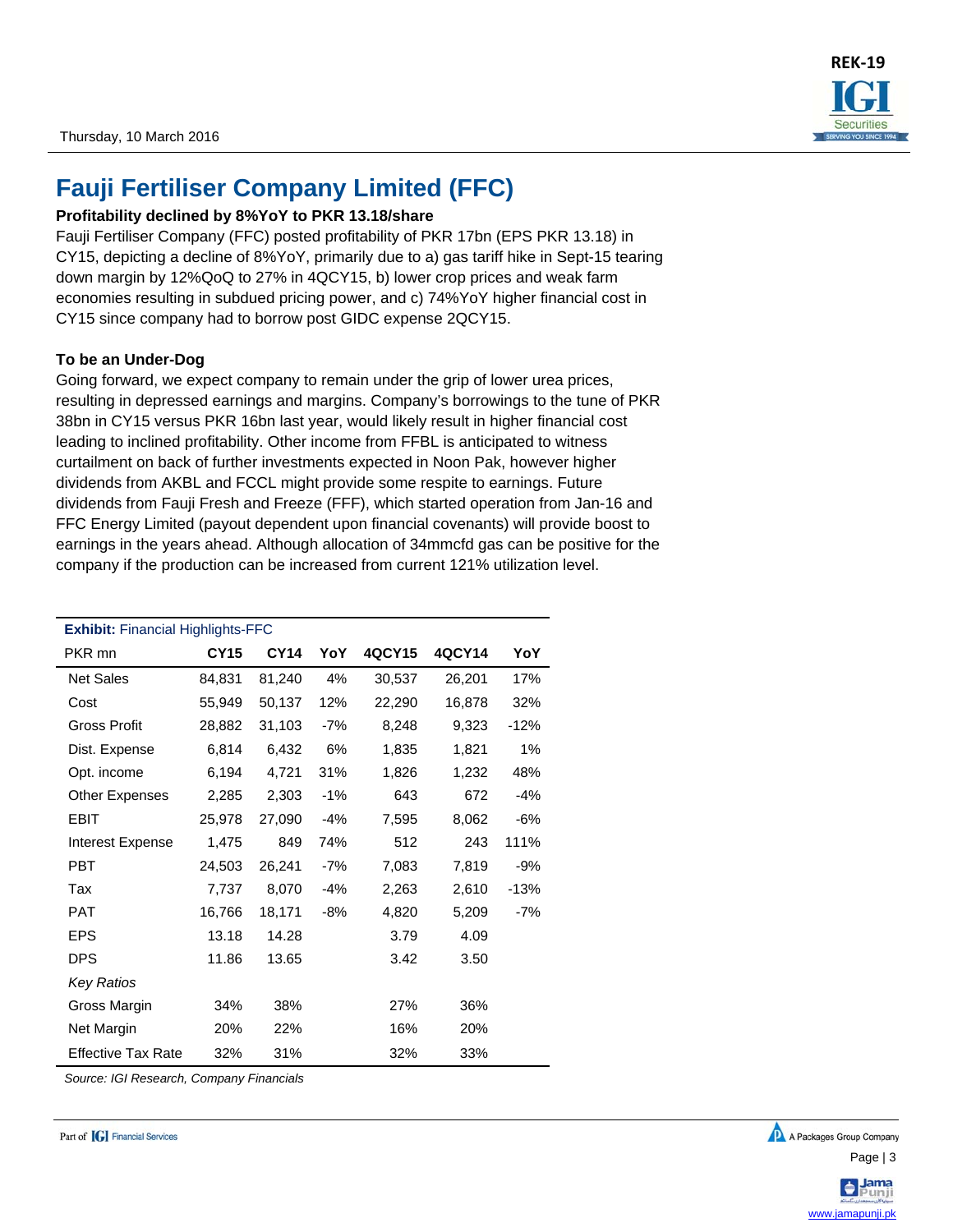

## **Fauji Fertiliser Bin Qasim Limited (FFBL)**

#### **Earnings clocked in at PKR 4.35/share, up by 1%YoY**

Fauji Fertiliser Bin Qasim's (FFBL) profitability inched up by +1%YoY to PKR 4.1bn (EPS PKR 4.35) in CY15, whereas earning jumped by +54%YoY in 4QCY15to PKR 3.3bn (EPS PKR 3.55)largely on the back of a) +44%YoY growth in DAP offtake to 442ktons and b) PKR 500/bag subsidy announced by government in Oct-15.

#### **Diversification still on the Map**

Company is planning to invest further PKR 2.55bn in Noon Pakistan and PKR 5.5bn in 118MW coal power plant. With an IRR of 18.38%, coal project is expected to commence by 1QCY17, whereas Nepra has already awarded Tariff in Dec-15. We believe this would provide core value to the business in terms of additional production, as company would be using coal power plant for fuel generation instead of gas. Further value would be added from Fauji Meat Limited which has started its testing activities and dividends from 99MW Fauji Wind Power Plants.

| <b>Exhibit: Financial Highlights-FFBL</b> |             |             |        |        |        |        |
|-------------------------------------------|-------------|-------------|--------|--------|--------|--------|
| PKR mn                                    | <b>CY15</b> | <b>CY14</b> | YoY    | 4QCY15 | 4QCY14 | YoY    |
| <b>Net Sales</b>                          | 52,182      | 49,445      | 6%     | 27,131 | 20,788 | 31%    |
| Cost                                      | 44,968      | 38,353      | 17%    | 24,405 | 15,837 | 54%    |
| <b>Gross Profit</b>                       | 7,214       | 11,092      | $-35%$ | 2,726  | 4,951  | $-45%$ |
| Dist. Expense                             | 3,820       | 3,314       | 15%    | 1,467  | 1,022  | 44%    |
| Admin. Expense                            | 1,427       | 1,318       | 8%     | 511    | 331    | 54%    |
| Oth. Income                               | 5,683       | 1,063       | 435%   | 4,563  | 275    | 1558%  |
| Oth. Op. Exp.                             | 399         | 430         | $-7%$  | 334    | 248    | 35%    |
| <b>EBIT</b>                               | 7,252       | 7,093       | 2%     | 4,976  | 3,625  | 37%    |
| <b>Finance Cost</b>                       | 1,868       | 1,313       | 42%    | 447    | 282    | 59%    |
| EBT                                       | 5,384       | 5,780       | $-7%$  | 4,529  | 3,343  | 35%    |
| Tax                                       | 1,322       | 1,764       | $-25%$ | 1,215  | 1,195  | 2%     |
| <b>Net Profit</b>                         | 4,062       | 4,016       | $1\%$  | 3,314  | 2,148  | 54%    |
| <b>EPS</b>                                | 4.35        | 4.30        |        | 3.55   | 2.30   |        |
| <b>DPS</b>                                | 3.80        | 3.70        |        | 3.05   | 2.25   |        |
| <b>Key Ratios</b>                         |             |             |        |        |        |        |
| Gross Margin                              | 14%         | 22%         |        | 10%    | 24%    |        |
| Net Margin                                | 8%          | 8%          |        | 12%    | 10%    |        |
| <b>Effective Tax Rate</b>                 | 25%         | 31%         |        | 27%    | 36%    |        |

*Source: IGI Research, Company Financials* 

www.jamapunji.pk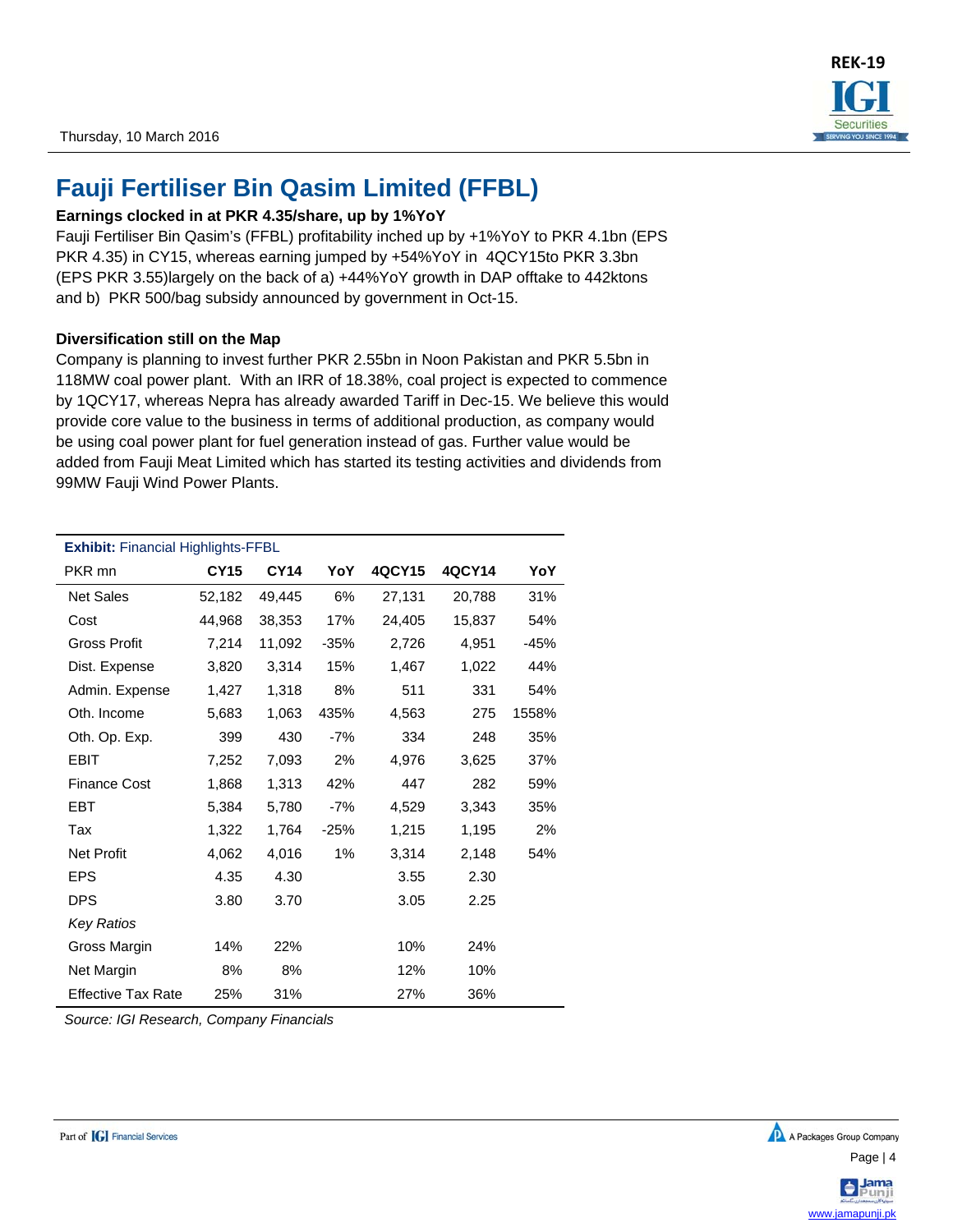

## **Engro Fertiliser (EFERT)**

### **Earnings posted remarkable Growth of 83%YoY to PKR 11.29/share**

Engro Fertilisers (EFERT) posted remarkable +83%YoY growth in its profitability to PKR 15.03bn (EPS PKR 11.29) in CY15 compared to PKR 8.21bn (EPS PKR 6.17) in same period last year. The extraordinary financial performance of the company is attributed to a) +3%YoY increase in urea offtake, b) 70 cents gas provision for Enven Plant from 2QCY15, c) continued flow of 60mmcfd gas to new urea plant, d) PKR 300/bag subsidy announced in Oct-15, and e) 31%YoY plunge in finance cost due to lower interest rates and debt prepayments.

### **70 cents and DAP business to Rescue**

Amid availability of 70cents gas, company has an edge over other domestic producers due to stretched margins. DAP importing business also provides diversification benefit to the company. However diversification of gas from EFERT to other producers can curtail the earnings for CY16 to the tune of PKR2.0-2.5/share, while we believe company would be able to secure additional gas reserves from Mari field for its operation.

| <b>Exhibit:</b> Financial Highlights-EFERT |             |        |         |        |        |         |
|--------------------------------------------|-------------|--------|---------|--------|--------|---------|
| PKR mn                                     | <b>CY15</b> | CY14   | YoY     | 4QY15  | 4QCY14 | YoY     |
| Revenue                                    | 87,615      | 61,425 | 43%     | 35,687 | 17,733 | 101%    |
| Gross Profit                               | 32,180      | 22,603 | 42%     | 11,477 | 6,687  | 72%     |
| Selling and Distribution                   | 5,453       | 4,441  | 23%     | 2,265  | 1,378  | 64%     |
| Other Income                               | 1,707       | 2,449  | $-30\%$ | 268    | $-162$ | $-265%$ |
| <b>Finance Cost</b>                        | 4,588       | 6,625  | $-31%$  | 1,028  | 1,664  | $-38%$  |
| Profit before Tax                          | 21,169      | 11,895 | 78%     | 7,557  | 3,722  | 103%    |
| Tax                                        | 6,141       | 3,687  | 67%     | 2,434  | 1,025  | 137%    |
| Profit after tax                           | 15,027      | 8,208  | 83%     | 5,123  | 2,697  | 90%     |
| <b>EPS</b>                                 | 11.29       | 6.17   |         | 3.85   | 2.03   |         |
| <b>DPS</b>                                 | 6.00        | 3.00   |         | 3.00   | 3.00   |         |
| <b>Key Ratios</b>                          |             |        |         |        |        |         |
| Gross Margin                               | 37%         | 37%    |         | 32%    | 38%    |         |
| <b>Net Margin</b>                          | 17%         | 13%    |         | 14%    | 15%    |         |
| <b>Effective Tax Rate</b>                  | 29%         | 31%    |         | 32%    | 28%    |         |

*Source: IGI Research, Company Financials* 

#### **Recommendation**

Fertiliser Sector (IGI Universe) has negatively performed by -3% in CYTD as compared to 0.43% return by KSE-100 in same period. However with recent increase in international urea prices and permanent supply of 60mmcfd gas diverted from power sector, fertilizer industry has gained +5% in month of Mar-16 so far. Our favorite pick in the sector remains EFERT with Dec-16 target price of PKR 97/share, offering 25% upside from last close.

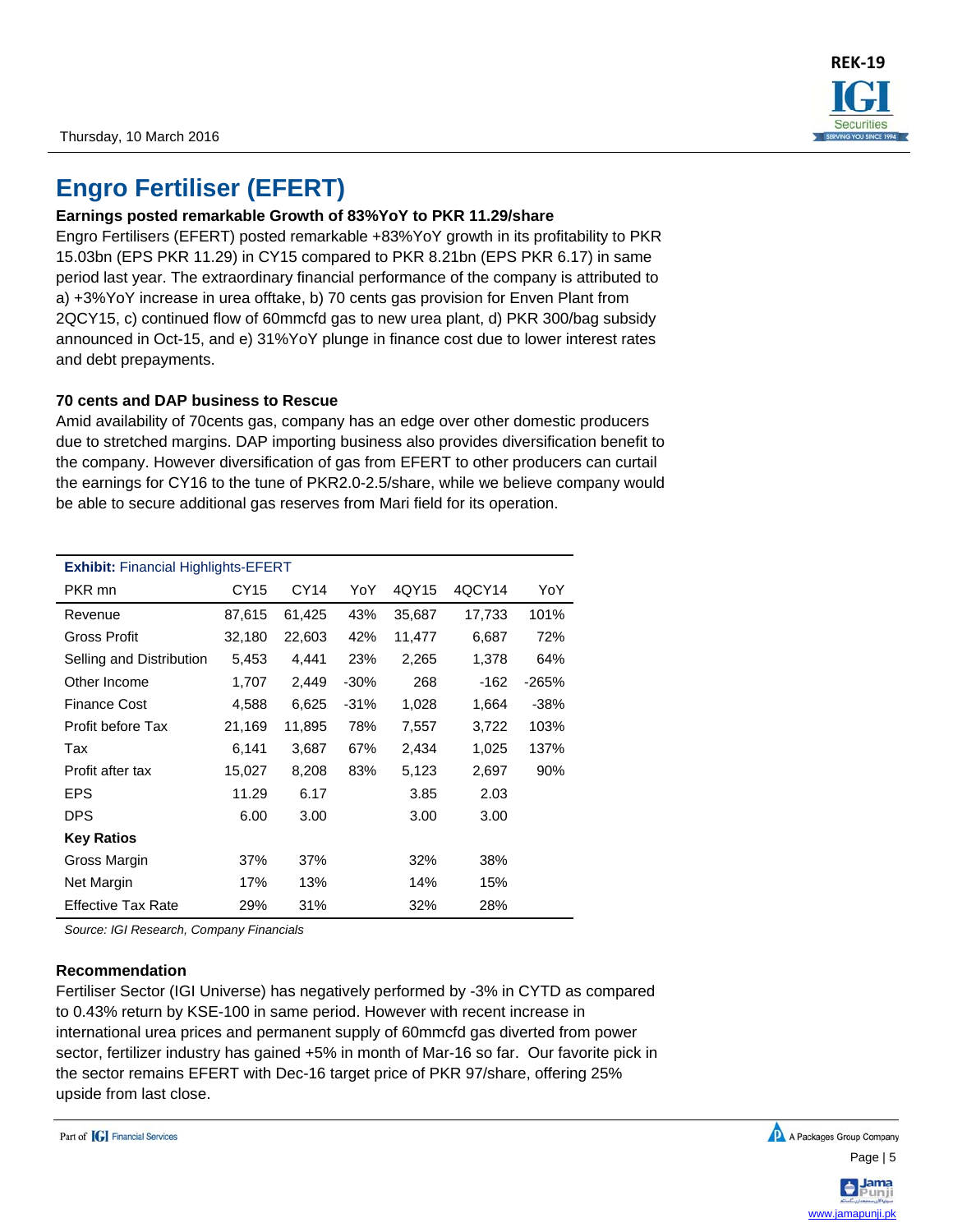

#### **Analyst Certification**

The analyst<sup>^</sup> hereby certify that the views about the company/companies and the security/securities discussed in this report are accurately expressed and that he/she has not received and will not receive direct or indirect compensation in exchange for expressing specific recommendations or views in this report. The analyst is principally responsible for the preparation of this research report and that he/she or his/her close family/relative does not own 1% or more of a class of common equity securities of the following company/companies covered in this report.

#### **Disclaimer**

This document has been prepared by IGI Finex Securities Limited and is for information purposes only. Whilst every effort has been made to ensure that all the information (including any recommendations or opinions expressed) contained in this document (the information) is not misleading or unreliable, IGI Finex Securities Limited makes no representation as to the accuracy or completeness of the information. Neither, IGI Finex Securities Limited nor any director, officer or employee of IGI Finex Securities Limited shall in any manner be liable or responsible for any loss that may be occasioned as consequence of a party relying on the information. This document takes no account of the investment objectives, financial situation and particular needs of investors, who shall seek further professional advice before making any investment decision. This document and the information may not be reproduced, distributed or published by any recipient for any purpose.

#### **Rating system**

IGI Finex Securities employs three tier ratings system, depending upon expected total return (return is defined as capital gain exclusive of tax) of the security in stated time period, as follows:

| <b>Recommendation</b> | <b>Rating System</b>                                                                                 |
|-----------------------|------------------------------------------------------------------------------------------------------|
| Buy                   | If return on aforementioned security(ies) is more than 10%, from its last closing price(s)           |
| Hold                  | If return on aforementioned security(ies) is in between -10% and 10%, from its last closing price(s) |
| Sell                  | If return on aforementioned security(ies) is more than -10%, from its last closing price(s)          |

#### **Valuation Methodology**

The analyst<sup>^</sup> has used following valuation methodology to arrive at the target price of the said security (ies):

**Free Cash Flow (FCF)** 

Time Horizon

Dec-16

#### Risk

- Changes in State Bank of Pakistan Policy Rate
- Changes in country (Pakistan) macro-economic environment
- Changes in Company(ies) operating structure
- Gas shortage
- Gas Price Hike
- Decline in International Urea Prices